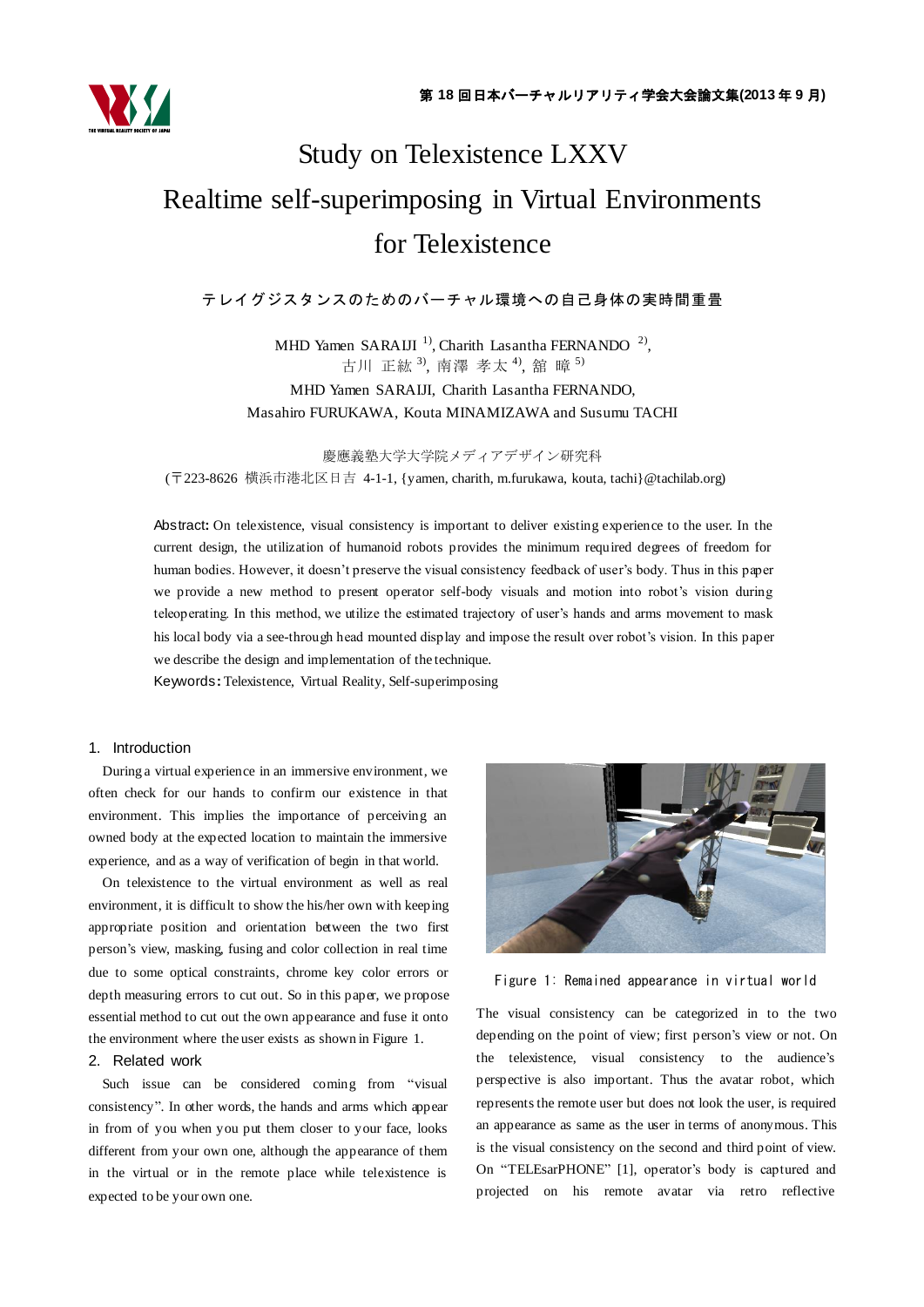technology [\[2\]](#page-3-1) to provide mutual communication. However, the user in the avatar could not see his own hand in proper relative position between the remote environment and his/her self.

On the other hand, the first person"s view requires the expected trajectory of the hands, which is synchronized with the user's hand in real time as well as relative position between the user's eyes and hands correctly. In other works, bodily kinematics and visual consistency are key points to maintain during the operation. In "TELESAR V" [\[3\]](#page-3-2), a 53 DOF dexterous slave robot was designed to maintain the bodily and kinematics consistency between master and slave. In the regard of visual consistency, the aim is to provide seamless operating visual experience to the user which to see his own body rather than a different body – robot. Thus the problem is about how to introduce a physical object, which is operator's body, into another environment such as in teleoperation environment or into a virtual environment.

Noyes and Sheridan [\[4\]](#page-3-3) proposed a predictive graphic displays where deployed to augment visual feedback and provide a superimposed virtual representation of the slave robot. The slave robot is visible though some obstacles exist between slave "s camera and hands. However, the method does not provide the user"s appearance.

In MirageTable [\[5\]](#page-3-4), physical objects including user's body are captured via depth and color sensors of Kinect and reproduced in remote environment on a table. This method requires an additional sensor to acquire body outline of the user.

In this paper, we focus on addressing visual consistency for the operator by proposing a new method to superimpose user"s body visuals on the slave's vision. The proposed self-projection technique can be integrated with many teleoperation applications as well as in Augmented Reality applications by using mounted camera(s) and body tracking techniques. We describe how the system is organized, and implementation details of this method.

# 3. System Design

In this technique, we provide a presentation for user's self-body superimposed over his visual feedback from the slave robot. This presentation should override slave"s robotic parts using operator's arms and hands which is our focus.

We assume that the operator is using a HMD for visual feedback from the slave robot. We assume also the HMD has a see-through part. This method works by obtaining images from operator"s point of view to capture his visual appearance, and we calculate user's active movement and provide it to kinematics solver to construct a virtual representation of his body. This virtual representation allows creating a mask image to identify his body area in the acquired images. Also, we correct light and color information on the resulted masks.

Method"s flow can be described briefly in [Figure 2,](#page-1-0) in this diagram "Operator" represents the active user of the system, the operator will generate movements which are transferred to slave robot. "Kinematics Solver" element is responsible to convert operator"s movement into slave robot as joint angles values.



Figure 2: Superimposing flow diagram

<span id="page-1-0"></span>The "Slave" represents the remote avatar of the operator which can be a physical robot or virtual environment. It outputs visual images of the environment which is represented as "Vision". "Virtual Model" is a simulated model of slave's body which follows the trajectory of the user. By using this model, we generate a "Mask" image to be used to mask operator body image from the other parts. The operator uses See-Through HMD "STHMD" which is mounted on his head, it has stereo camera system, and outputs user's Point of View "PoV" images.

For masking, we define three basic operations: " $(X)$ " masks out parts of an image by using reference mask layer, "(-)" Inverts the reference mask, and " $(+)$ " which combines two images together into a single one. The resulted image is provided to the user in his HMD. Further details described in the following sections.

#### 4. System Implementation

#### 4.1 Operator's visual acquisition

To acquire operator's appearance in real-time, we utilized a STHMD as shown in Figure 3, which captures stereo video images from the operator's point of view. The HMD, which we designed, provides wide-angle vision of H×V (61◦×40◦), a HD LCD 1280x800px, and two USB cameras, Point Grey Research, Inc. Firefly (FFMV-03M2M), with almost identical field of view lens of the HMD (horizontal 62◦), max resolution of 752x480px@60FPS were installed on the HMD with a horizontal distance of 65mm. Camera resolution was cropped to match LCD resolution.

In [Figure 4](#page-2-0) a stereo output images from both cameras which show operator's hands. The virtual light path length between the cameras and operator's eyes in this design is 8.5cm, it is important to have a conjugated focal plane: to have the same optical length and center in order to get the similar point of view of the operator.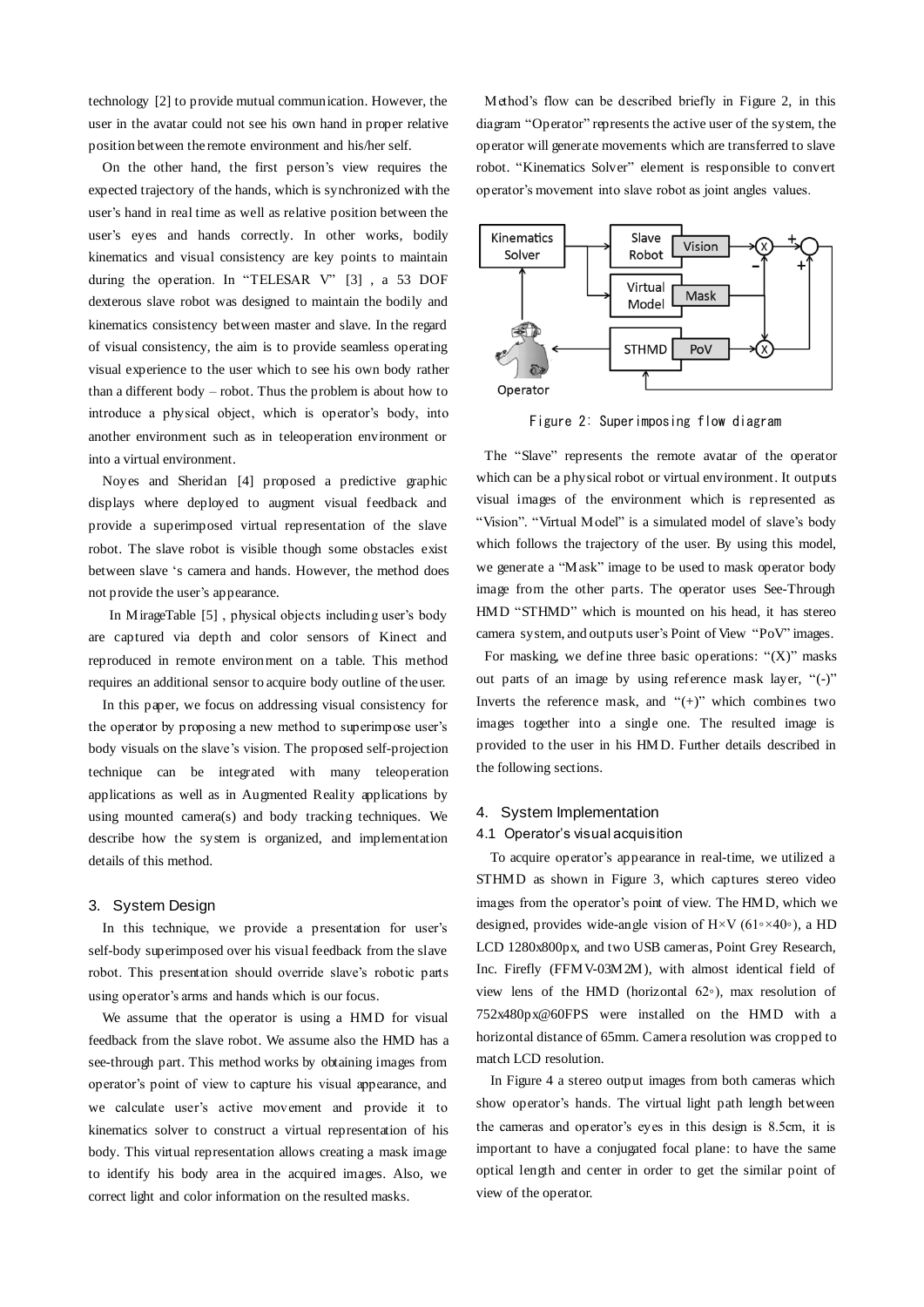

Figure 3: See-Through Head Mounted Display (STHMD)

### 4.2 Kinematics solver

The Virtual Model and the Slave representation in the remote environment need to be matched. Thus we utilize the same kinematic solver [\[6\]](#page-3-5) to control the slave robot "TELESAR V" in our virtual environment's slave representation. The solver in this system receives five tracking points from operator's body: both sides of shoulders, both sides of hands, and the head. It map them into 23 DOF body joints. For the hands" fingers, the operator uses data glove to track his fingers and mapping them into 15 DOF per hand. Kinematic solver generates joint angle data to transfer them to Virtual Telesar.

## 4.3 Masking

To isolate operator's hands and arms from the background pictures, we generate a mask image by using the Virtual Model. The Virtual Model is simulated by using Virtual Telesar Platform [\[6\]](#page-3-5) , this model receives the same joint angles which were generated by the kinematics solver for the slave robot.

In the simulated environment, the virtual camera is placed with the same displacement between the eye ball and the physical camera of the HMD. This ensures matching the projected size and position between user and Virtual Model.

In [Figure 5,](#page-2-1) a generated black and white image representing the mask of arms and hands. White areas shows the parts which to remain, and black areas are the parts to erase.

Technically speaking, the process of generating the mask was done in the GPU as a post-processing phase. The masks were rendered into a separated GPU Render Target. This allowed us to achieve higher performance than processing it on the CPU. 4.4 Image fusion

After we have acquired the required information to identify an estimated representation of user body via the mask image, we apply masking operation over PoV images. An inverted mask cuts the outer area of the slave's Vision. [Figure 6](#page-2-2) shows the combined result of both masked images.

As a result of direct fusion of the images, the resulted super imposed hands have flat look and hard edges with the remote environment, which is a result of different lighting conditions between the two environments.

#### 4.5 Lighting and color correction

In order to match lighting conditions of slave's environment, an estimated lighting model is applied on PoV images. Because we have a 3D model representing slave's body, we apply lighting equations on this model.

An estimated light correction layer is generated by applying a Fresnel light equation (1) at each pixel of the simulated model:

$$
F = \max(0, 1 - (\vec{N} \cdot \vec{V}))^{2}
$$
 (1)

where "F" is the Fresnel value, "N" is Normal vector of the model"s pixel, and "V" is the normalized view vector to the pixel. [Figure 7](#page-2-3) shows the resulted layer. And in [Figure 8,](#page-2-4) the color corrected image shows a consistent lighting appearance between both environments.



Figure 4: See-Through HMD Cameras images (Left/Right)

<span id="page-2-0"></span>

Figure 5: Mask images generated by the Virtual Model

<span id="page-2-1"></span>

Figure 6: Result after fusing the pictures with the mask

<span id="page-2-2"></span>

Figure 7: Estimated light correction layer

<span id="page-2-4"></span><span id="page-2-3"></span>

Figure 8: Color correction and light matching